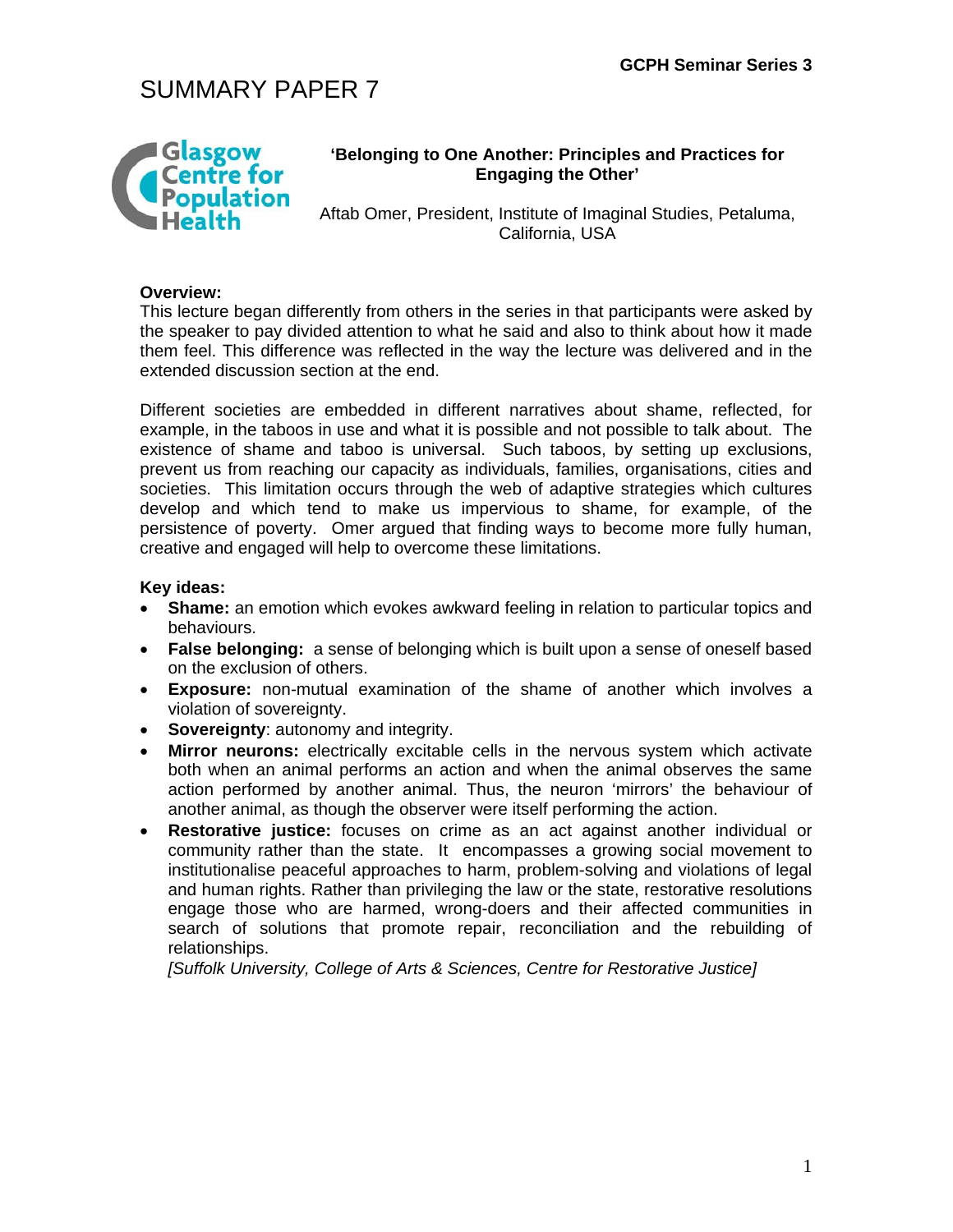### **Summary**

Aftab Omer told the audience a story or two about his own experience of airport security as a man of Pakistani origin, as a way of gently introducing his subject of otherness, reactions to it and the limitations which this brings. He asked participants to divide their attention between listening to what he was saying in his lecture and observing their own reaction to this.

| He then introduced a poem                                                                                                                    | A Ritual to Read to Each Other                                                                                                                                                                                       |
|----------------------------------------------------------------------------------------------------------------------------------------------|----------------------------------------------------------------------------------------------------------------------------------------------------------------------------------------------------------------------|
| by William Stafford,<br>reproduced on the right. He<br>used the poem to suggest<br>that in a world where we do<br>not fully engage with each | If you don't know the kind of person I am<br>and I don't know the kind of person you are<br>a pattern that others made may prevail in the world<br>and following the wrong god home we may miss our star.            |
| other there are limiting<br>consequences<br>and<br>undesirable outcomes which<br>it is necessary to address.                                 | For there is many a small betrayal in the mind,<br>a shrug that lets the fragile sequence break<br>sending with shouts the horrible errors of childhood<br>storming out to play through the broken dyke.             |
| He went on to suggest that<br>the shame associated with<br>this lack of engagement was<br>universal across cultures and                      | And as elephants parade holding each elephant's tail,<br>but if one wanders the circus won't find the park,<br>I call it cruel and maybe the root of all cruelty<br>to know what occurs but not recognize the fact.  |
| through time and is indeed a<br>central part of what makes<br>us human – what he called<br>"being's call to belonging".                      | And so I appeal to a voice, to something shadowy,<br>a remote important region in all who talk:<br>though we could fool each other, we should consider--<br>lest the parade of our mutual life get lost in the dark. |
| However, turning away from                                                                                                                   |                                                                                                                                                                                                                      |

shame in order to avoid discomfort is a common way of dealing with its presence in individuals, families, communities, organisations and nations. This has the effect of making us less aware of its consequences and results in shame being distributed inappropriately in society. For example, shame is often doubly carried by victims of rape if the perpetrator has no shame for his crime. This is especially true when violations of sovereignty occur resulting in the exclusive exposure of one party to shame inappropriately.

Omer called this "false belonging" – the establishment of an identity which is built on both the exclusion of others and what we do not want to know about ourselves. It leads to a kind of shamelessness which diminishes desirable human characteristics such as compassion, dignity and the pursuit of the good. He illustrated this point by relating the story of the Green River killer who showed no shame – and therefore no potential for remorse and healing – for the murder of 40 victims, until forgiven by a relative of one victim.

Reaching across the awkward boundaries of taboo and shame is, he argued, an essential part of creating healing possibilities. In such situations it is both what we do and what we don't do which makes the difference. To turn away from the other is to turn away from transformative possibilities. This was illustrated further by reference to The Jerry Springer Show as an exploitative form of exposure which not only uses guests' stories inappropriately but also re-injures by unnecessary and non-mutual exposure.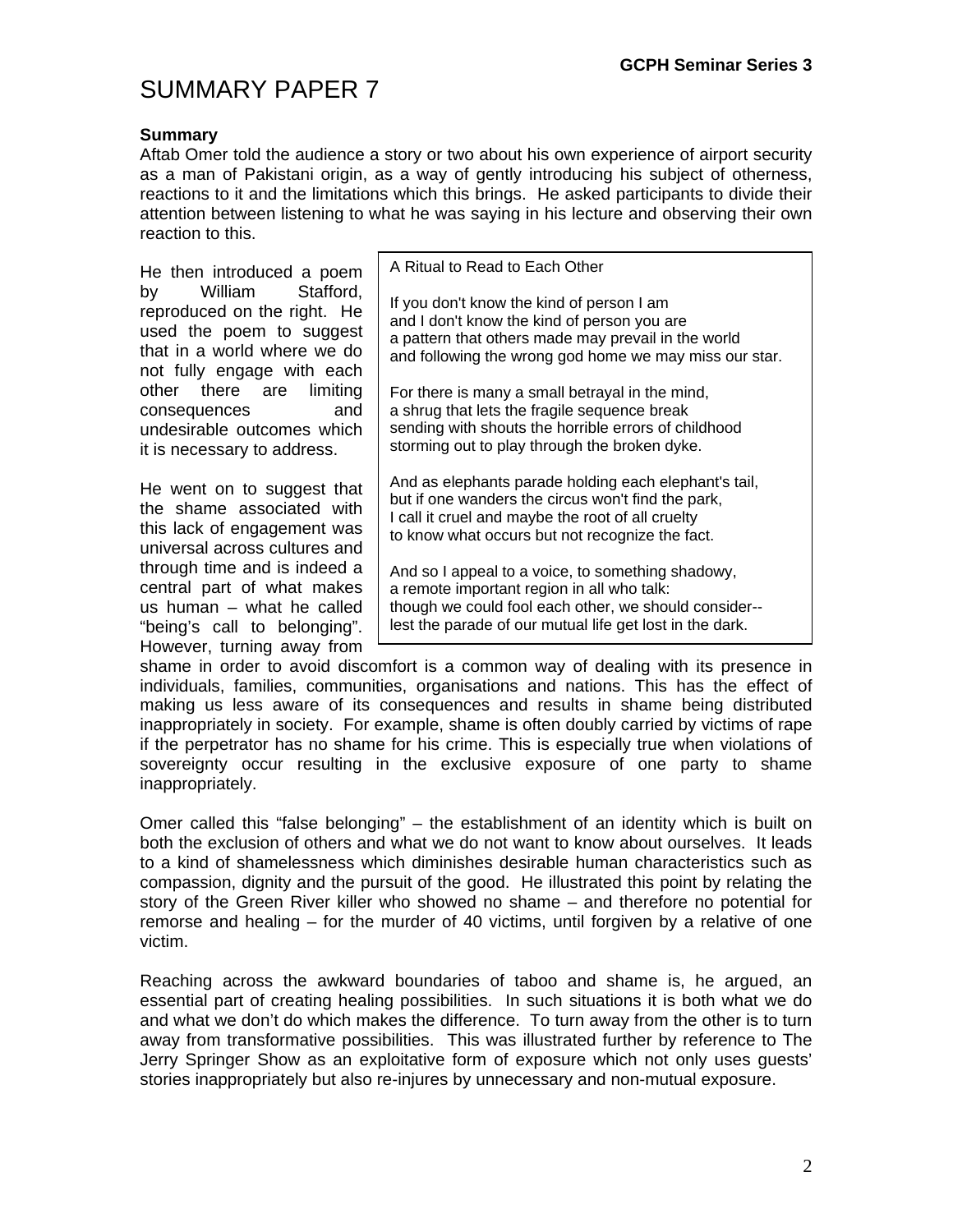Omer illustrated these points more fully by reference to the tale of the Fisher King, which is known to be at least 800 years old. At a key turning point in the tale, Parsifal (Percival) is berated by a bestial woman (Kundery, the other) just as he is about to be accepted as a member of the Knights of the Round Table. She berates him for not helping the Fisher King, who languishes wounded in his castle causing the kingdom to be wasted. Whilst the Knights of the Round Table behave well within their own rules, their actions do not help to heal the kingdom because their habits make them blind to the needs of the King and the wasted land. It is only when Parsifal reaches out to the other with compassion that the wound is healed and the land restored to wholeness. The Fisher King's wellbeing is a metaphor for cultural transformation which emerges from habits of enquiry and necessary engagement with difficult issues.

In such cultural transformations, the web of habits where flourishing is encaged shifts to another way of being where the web of habits is sufficiently restructured. This enables new capacities to emerge because engaging modes of interaction, essential for such emergence, can take place.

In this way the future can re-emerge from a new sense of the past – dignity can emerge from shame, courage from fear, compassion from grief, acceptance from rejection and good from evil. This type of change moves away from stability dependent on the known (implying exclusion in the rejection of the other) and presents a doorway towards a larger, more flourishing and inclusive future based upon turning towards the unknown and embracing otherness.

In the extended discussion session, one participant suggested this was a key theme in Sartre's work where protagonists are often stuck in shameful situations until they decide to use this experience of shame to act.

Another strand of the conversation focused on prisoners and the idea of restorative justice. The use of shame to open up the door to the admission of responsibility to what they had done by integrating difficult-to-address aspects of life before prison. It was emphasised that the success of this depended upon valid use of shame – it needed to be fully felt and developed by and with the prisoner rather than introduced abstractly by others. When shame is present no other experience is there – as shame rises protagonists become less and less present as they come to see previous events in a different way. This allows protagonists to turn towards the future and for the future to enter in previously impossible ways. This forms the basis for much work on restorative justice. In this sense shame calls to belonging as it invites one to own one's past, even if shameful, in ways which make renewal rather than degeneration possible.